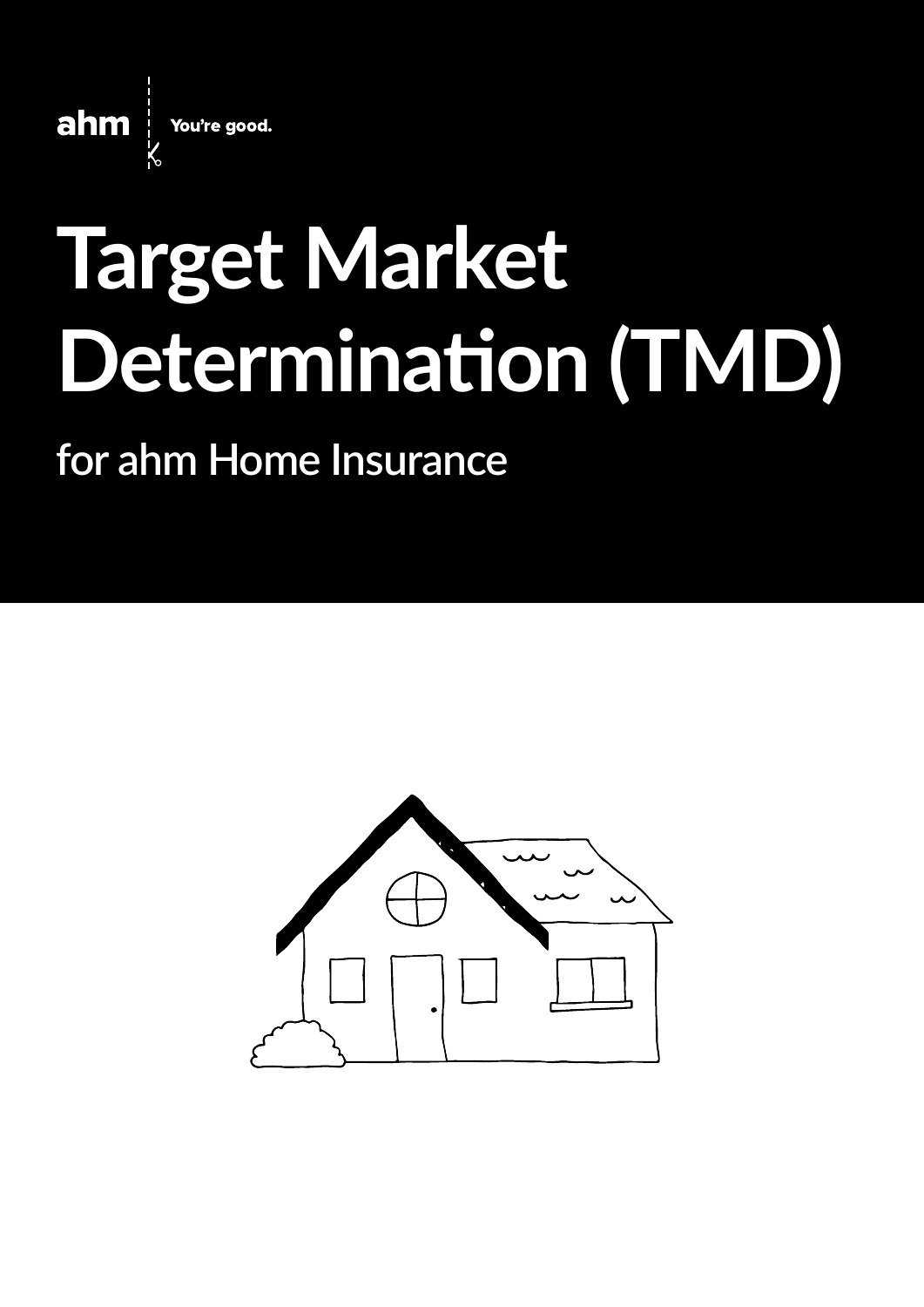This document is the Target Market Determination (**TMD**) for ahm Home Insurance (**Product**) issued by the insurer, The Hollard Insurance Company Pty Limited ABN 78 090 584 473, AFSL 241436 (**Hollard**). This TMD was prepared on 1 September 2021.

Open Insurance Pty Ltd, ABN 23 166 949 444, AFSL 451712 (Open) has binding authority from the insurer to issue, vary or dispose of this insurance and administer and settle claims of this insurance. ahm health insurance, a business of Medibank Private Limited (ABN 47 080 890 259) (ahm), is the promoter of this insurance. ahm is an authorised representative (AR 286089) of Open. ahm and Open act as agents of Hollard and not on your behalf.

## **Purpose of this document**

As an insurer, Hollard wants to ensure that the Product is likely to be suitable for the customers who buy it. The purpose of this TMD is to set out how Hollard does this.

A product is **suitable** for customers if it would be reasonable for Hollard to conclude that the product is likely to meet the likely objectives, financial situation and needs of those customers. This TMD describes the circumstances in which Hollard believes the Product is likely to be suitable. Customers who fit those circumstances are collectively referred to as Hollard's target market. The **target market** for this Product is set out in the text boxes throughout this TMD.

It is important to note that this TMD does not take anyone's personal circumstances into account. Even if you fit the description of Hollard's target market, and the Product is offered to you, that does not necessarily mean that the Product is appropriate for you in your personal circumstances. No one knows your situation better than you, so before you make any decisions about the Product, you should read the Product Disclosure Statement (PDS) to understand the product and decide if the Product is right for you.

Also, this TMD does not include all the factors that are considered when deciding whether to issue a policy. For example, Hollard has a set of underwriting criteria that is used to assess whether a risk is of a type or level that Hollard wishes to insure. These factors may change over time or in different circumstances. These factors are applied when deciding whether to offer, issue, renew or agree to vary a policy.

. . . . . . . . . . . . . . . . .

. . . . . . . . . . . . . . . . . . . . . . . . . . . . . . . . . . . . . . . . . . . . . . . . . . . . . . . . . . . . . . . . . . . . . . . . . . . . . . . . . . . . . . . . . . . . . . . . . . . . . . . . . . . . . . . .

. . . . . . . . . . . . . . . . . . . . . . . . . . .  $\mathbf{a}$  and  $-0.10$  $-0.00$ 

 $\bullet$  $\alpha$ 

 $-0.0000$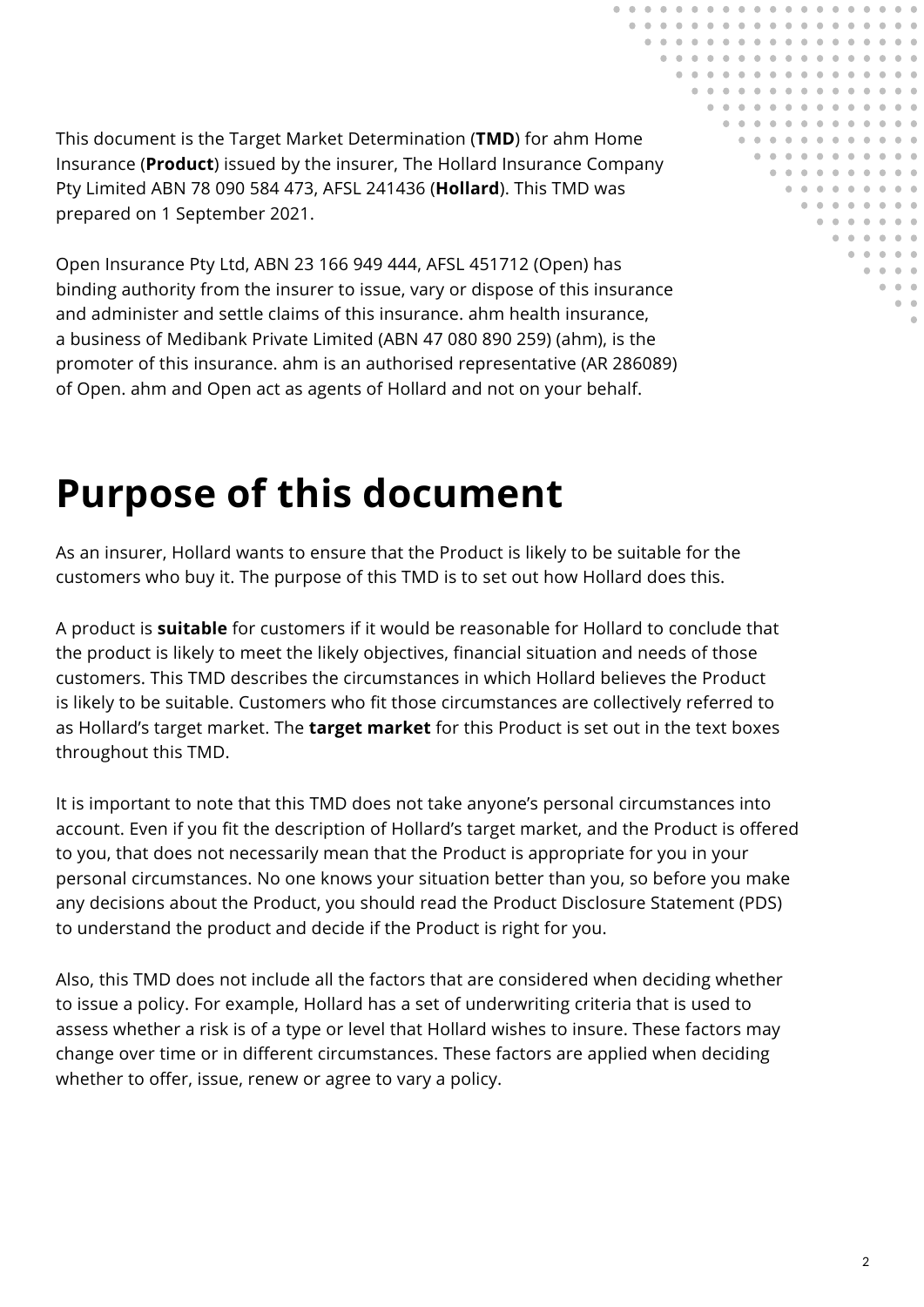## **What insurance does the Product provide?**

The Product is designed to provide building and/or contents insurance for the home you live in.

The Product provides two types of cover (building cover and contents cover) and two levels of cover (Basic and Comprehensive).

The table below provides a broad overview of the Product cover. Before you make any decisions about the Product, you should read the PDS. It provides complete information about the insurance, including coverage, exclusions, excesses, limitations, terms and your rights and obligations.

| <b>Insured events</b>                   | <b>Building cover</b>                                                                 | <b>Contents cover</b>                                                                              |
|-----------------------------------------|---------------------------------------------------------------------------------------|----------------------------------------------------------------------------------------------------|
| <b>Basic cover</b>                      | Covers a home building you<br>own and occupy against loss                             | Covers household goods or<br>personal belongings that you                                          |
| Covers the following<br>insured events: | or damage from insured<br>events. It pays for your<br>buildings to be repaired        | own or are legally responsible<br>for that are usually kept in or<br>at the home that you live in. |
| • Fire and Explosion                    | or replaced, up to the<br>sum insured.                                                | Contents excludes:                                                                                 |
| • Malicious Damage,                     |                                                                                       |                                                                                                    |
| • Theft;                                | Home building includes<br>fixtures, secured outbuildings<br>(such as your garage) and | · gas and electrical<br>appliances, light fittings<br>and alarm systems that are                   |
| · Storm, rainwater<br>and flood;        | other domestic structural<br>improvements on your site.                               | permanently connected to<br>the gas or electricity supply,<br>or underbench dishwashers;           |
| • Accidental                            | Home building excludes:                                                               |                                                                                                    |
| glass breakage;<br>• Lightning;         | • buildings under construction                                                        | • trees, shrubs, hedges or<br>other plant life including<br>lawns and landscaping or               |
|                                         | • temporary or mobile<br>structures, vehicles,<br>caravans and trailers;              | artificial grass, other than<br>plants kept in pots and tubs;                                      |
|                                         |                                                                                       |                                                                                                    |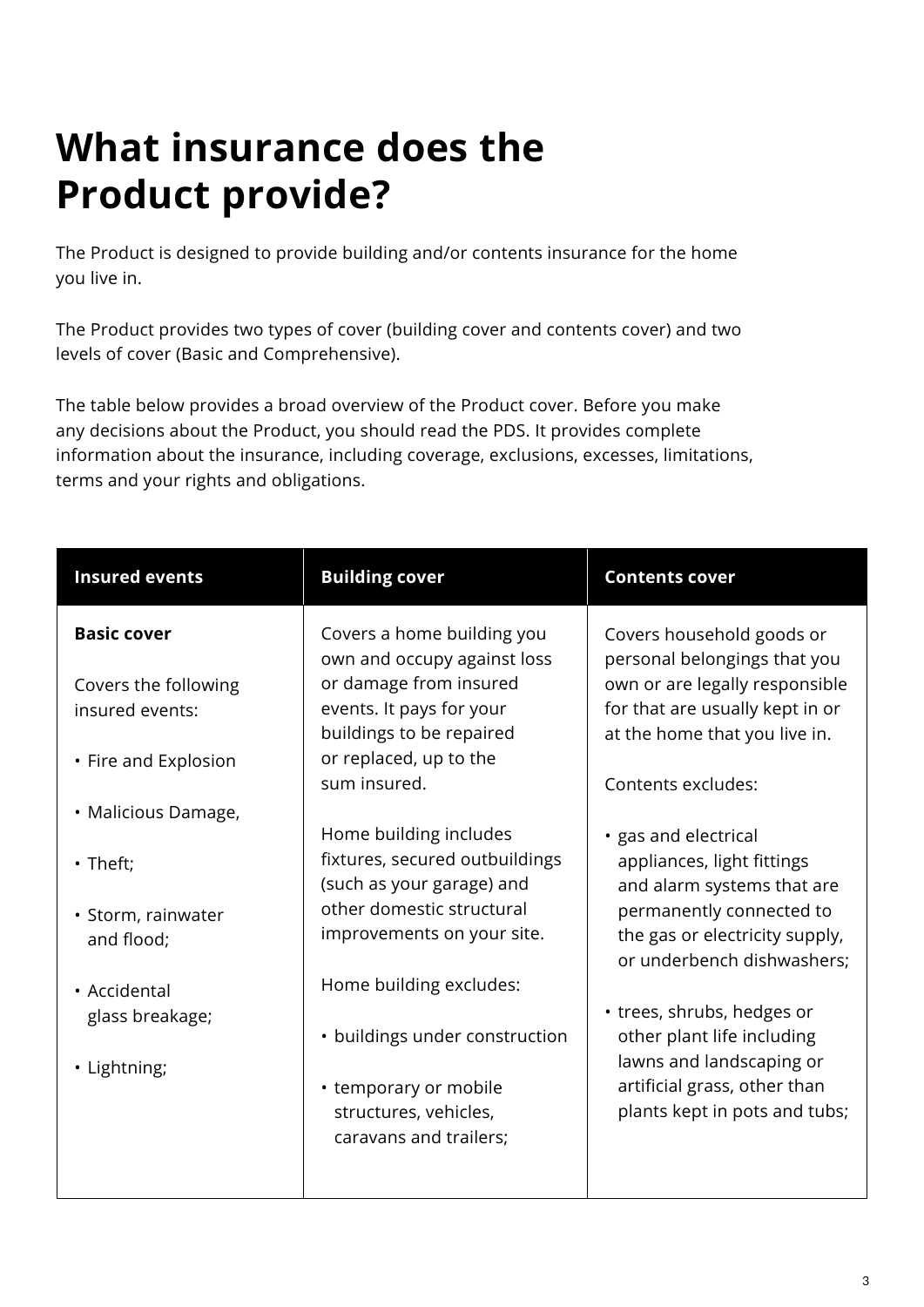#### **(Continued)**

| <b>Insured events</b>                                                                               | <b>Building cover</b>                                                       | <b>Contents cover</b>                                                                                                                             |
|-----------------------------------------------------------------------------------------------------|-----------------------------------------------------------------------------|---------------------------------------------------------------------------------------------------------------------------------------------------|
| • Earthquake, tsunami and<br>volcanic eruption;                                                     | • carpets, carpet tiles,<br>floating floors, floor<br>rugs, internal blinds | • tools of trade, stock in trade<br>or items used in connection<br>with a business other than                                                     |
| • Riot, civil commotion or<br>industrial unrest;                                                    | or curtains (these are<br>contents);                                        | the additional benefit for<br>contents in your home office;                                                                                       |
| • Impact;                                                                                           | • above-ground swimming<br>pools or portable spas;                          | • unset precious and semi-<br>precious stones;                                                                                                    |
| • Escape of liquid.<br>Basic cover also offers                                                      | • items within the home<br>that are not fixed;                              | · gold and/or silver bullions;                                                                                                                    |
| a number of additional<br>benefits and options, as set<br>out in the PDS.                           | • any wharf, jetty<br>or pontoon;                                           | • negotiable instruments and<br>other documents that can be<br>cashed (including coupons<br>and gift cards);                                      |
|                                                                                                     | · landscaping; and                                                          | · animals, birds or fish;                                                                                                                         |
| <b>Comprehensive cover</b>                                                                          | • other exclusions in<br>the PDS.                                           | · motorised vehicles                                                                                                                              |
| Covers the same insured<br>events as Basic cover; plus:                                             |                                                                             | (other than lawnmowers,<br>wheelchairs, skateboards,<br>electric supported bikes),                                                                |
| • Accidental damage, as<br>described in the PDS.                                                    |                                                                             | go-carts, motorcycles, mini-<br>bikes, caravans and trailers,<br>or any of the parts or                                                           |
| Comprehensive cover<br>also offers a number of<br>additional benefits and<br>options, as set out in |                                                                             | accessories for these vehicles<br>including GPS units designed<br>for use in vehicles                                                             |
| the PDS. In some cases,<br>coverage limits are higher<br>than for Basic cover.                      |                                                                             | • non-motorised watercraft<br>greater than 3 metres,<br>motorised watercraft, aircraft<br>and hang gliders or their<br>parts and accessories; and |
|                                                                                                     |                                                                             | • other exclusions in the PDS.                                                                                                                    |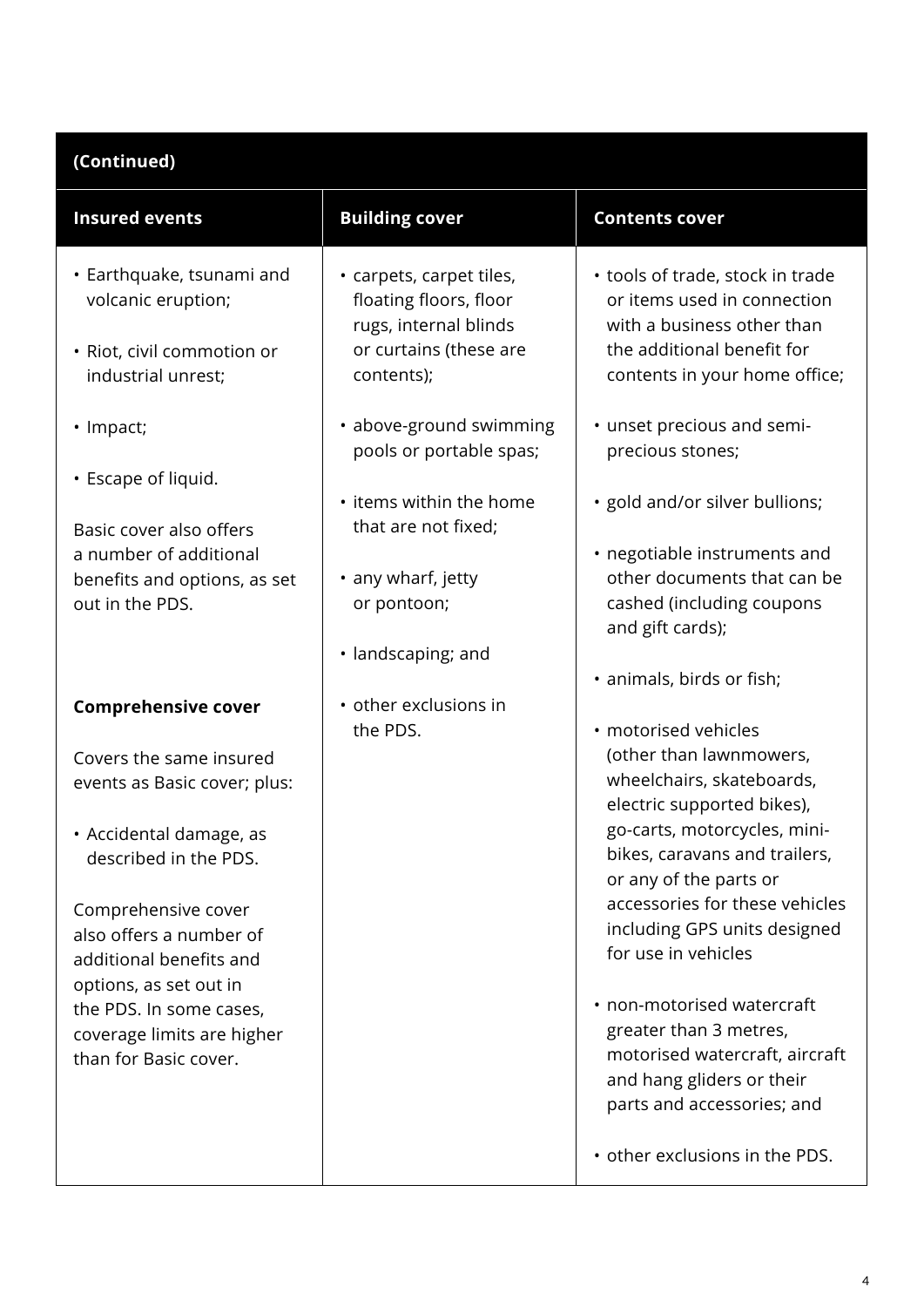| Legal liability up to \$20 million                   |                                                                                                                                                                                   |                                                                                                                                                                                                       |  |  |
|------------------------------------------------------|-----------------------------------------------------------------------------------------------------------------------------------------------------------------------------------|-------------------------------------------------------------------------------------------------------------------------------------------------------------------------------------------------------|--|--|
| <b>Insured events</b>                                | <b>Building cover</b>                                                                                                                                                             | <b>Contents cover</b>                                                                                                                                                                                 |  |  |
| Cover is subject<br>to the exclusions<br>in the PDS. | Legal liability to pay compensation<br>as a result of an accident caused by<br>your negligence, that arises from<br>your occupancy and/or ownership<br>of your home and its land. | Legal liability to pay<br>compensation as a result of<br>an accident caused by your<br>negligence that occurs within<br>Australia unless it arises from<br>ownership or occupancy of<br>another site. |  |  |

When you apply for the product, it is important that you accurately estimate the replacement value of your building and/or contents. Many people do not have enough insurance cover. If you are under-insured, you will have to cover any shortfall yourself.

Make sure you include everything that you need to be insured. For example:

- for building cover, consider the full cost of reconstruction of your home, including the cost of any structural improvements such as carports, fences and pools, as well as the cost of any demolition work, removal of debris and any architectural or council fees. The cost of land is not, however, included in determining your sum insured.
- for contents cover, consider the full replacement of all your contents, including your furniture, clothes, linen and personal valuables such as jewellery.

We strongly recommend you use a home building calculator. An example can be found at **<https://understandinsurance.com.au/calculator/building-calculator>**.

Underinsurance of homes is a significant issue. It is important to bear in mind that Open do not know your home and contents like you do, and that building costs and contents values can vary greatly depending on the home or item, its age and condition, and many other factors.

You should spend time assessing your needs as Hollard and Open cannot advise you on the amount of cover you should insure for.

When a claim is payable, you normally pay an excess. The Product includes a number of different excesses that apply in various circumstances. If more than one excess applies to a claim, they are added together to work out the total excess payable.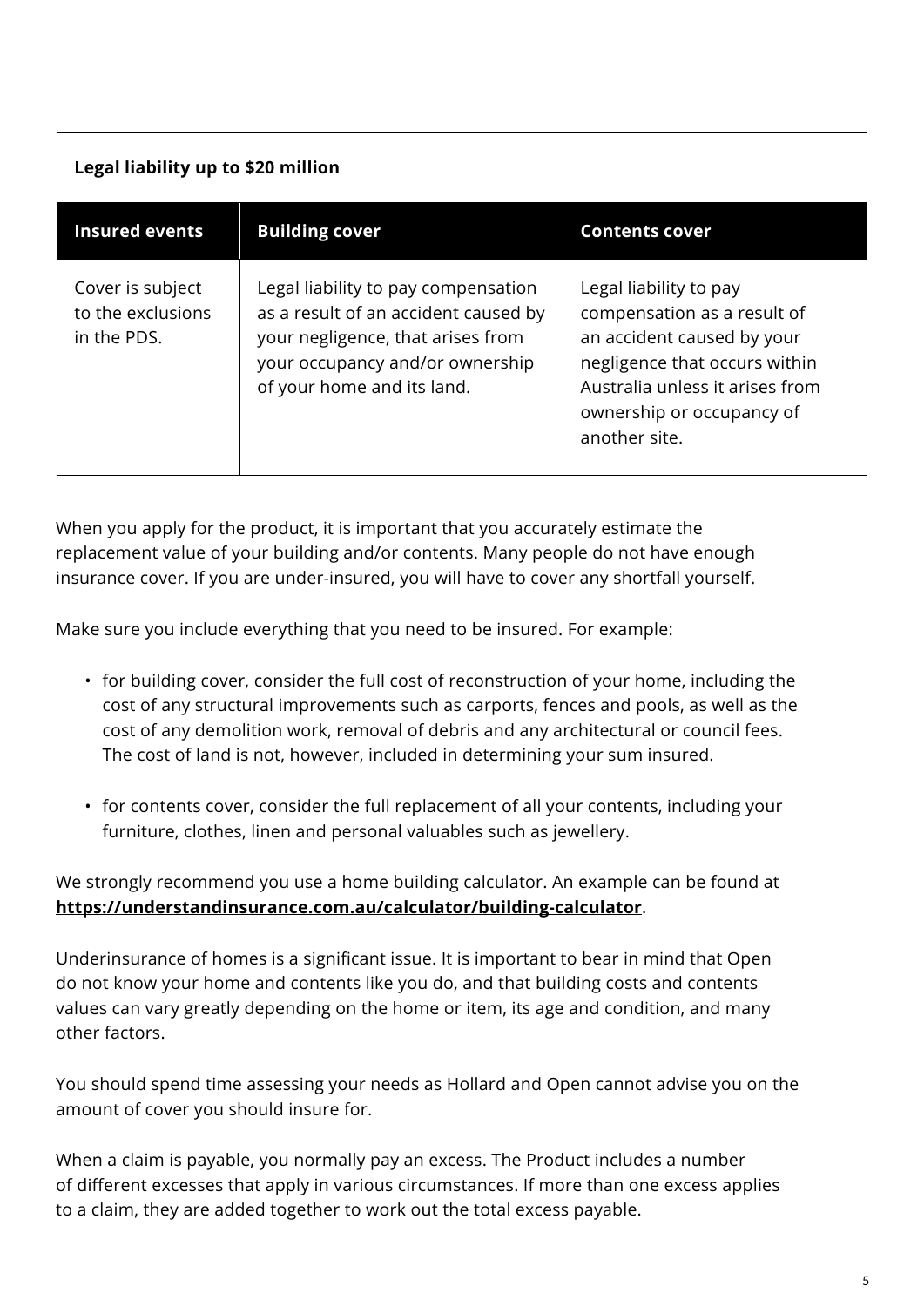One type of excess is called the basic excess. When you buy a policy, you can choose your basic excess from a range of options to suit your needs. A lower basic excess may save you money if you claim on the policy but would normally increase the premium you pay to buy the policy. A higher basic excess may reduce your premium but could cost you more if you have a claim.

## **What is the target market for the Product?**

#### **The target market for building cover is customers who:**

- own and occupy a home (other than home owned under a strata title, community or company title) that:
	- is not under construction or major repair or alteration;
	- is kept in good repair and is reasonably protected from loss or damage;
	- complies with local government and statutory requirements;
	- is used primarily for residential purposes;
	- is not likely to be unoccupied for more than 100 days;
- have estimated the cost of replacement of the home buildings, fixtures and structural improvements;
- are comfortable that the Product appropriately balances or satisfies their need for affordable cover and want cover that is likely to help reduce their net financial loss in the event of a claim to a level they consider they would be able to manage.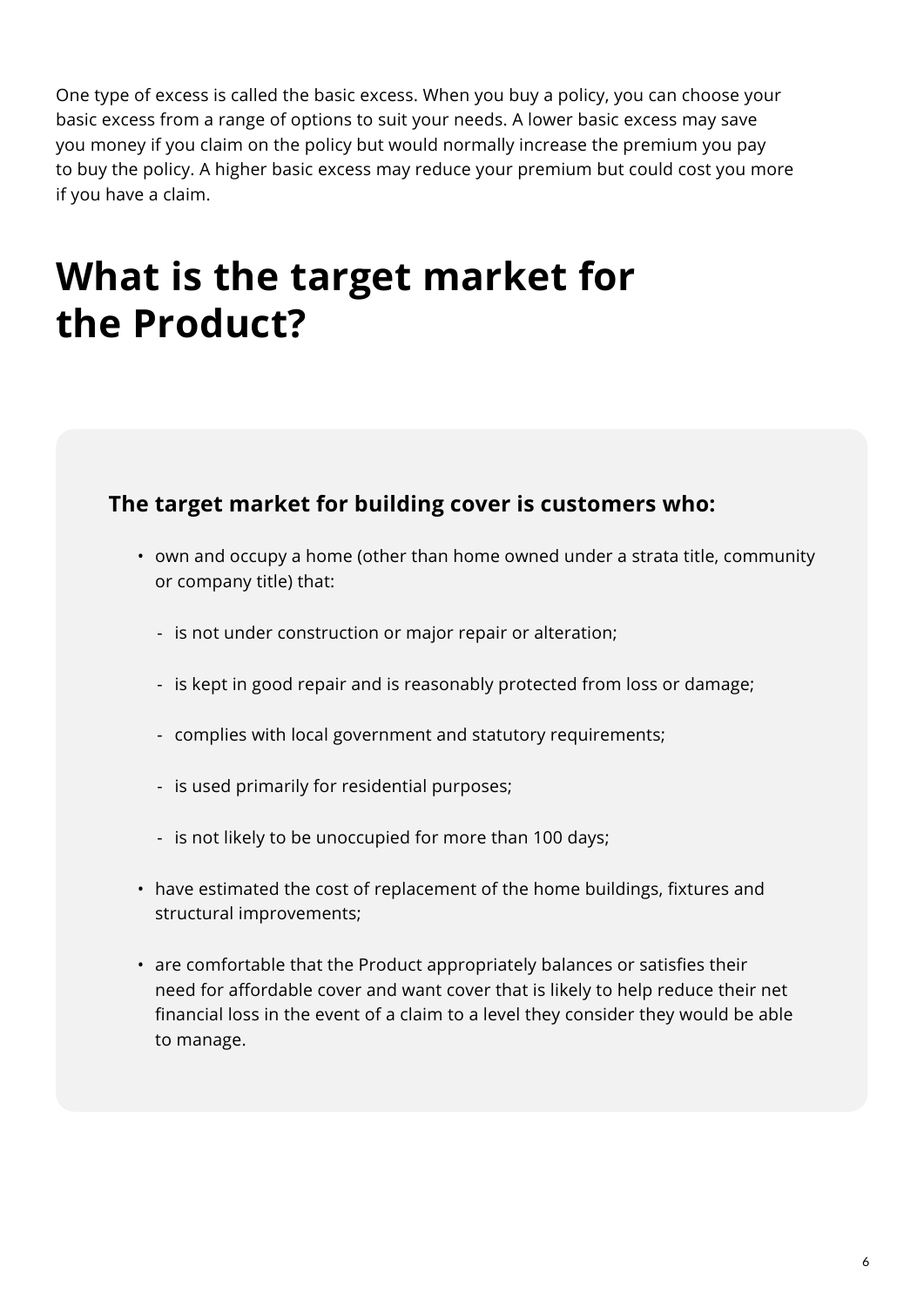#### **The target market for contents cover is customers who:**

- own contents in their home (which could include a person who:
	- owns their home;
	- occupies their home as a tenant, or
	- owns their home under strata titles, community title or company title); and
- have estimated the cost of replacement of those contents;
- are comfortable that the Product appropriately balances or satisfies their need for affordable cover and cover that is likely to help reduce their net financial loss in the event of a claim to a level they consider they would be able to manage.

The target market for Comprehensive level cover is customers who want cover for accidental damage and the higher limits and other additional benefits that come with Comprehensive cover, as described in the PDS.

The target market for Basic level cover is customers who do not want cover for accidental damage and the higher limits and other additional benefits that come with Comprehensive cover.

## **What is the target market for the relevant cover options?**

#### **Portable Valuables**

Portable Valuables cover is an optional cover available for an additional premium with contents cover.

It covers most types of accidental loss or damage to eligible contents items (as listed and not excluded in the PDS or your Certificate of Insurance) if it occurs anywhere in Australia.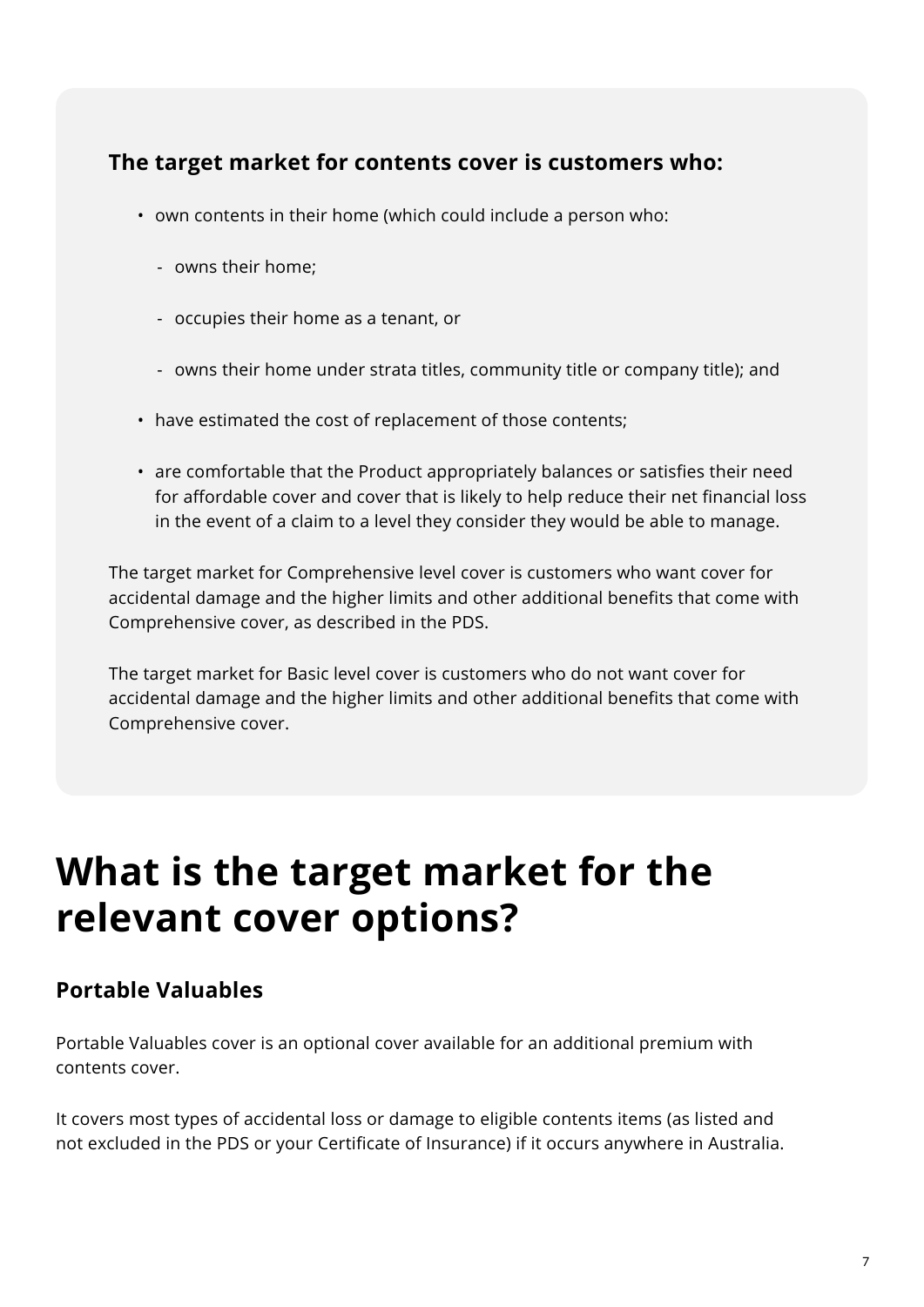You can specify the eligible items and their value, and if Open agrees to insure those items at those values, they are individually itemised on your Certificate of Insurance. A \$100 excess applies to this additional cover.

The target market for Portable Valuables cover is customers in the target market for contents cover who own eligible contents items worth no more than the limit specified for that item in the Certificate of Insurance, where those contents may be taken out of their home to other parts of Australia.

# **Distribution conditions**

Hollard has a range of supervision and monitoring procedures and contractual arrangements with Open to help ensure that customers purchasing and renewing the Product are only offered Products if they are likely to be in the target market for the relevant levels of cover and options.

### **New policies**

The Product is sold through Open via a digital or online quote-line, and through its call centres.

Before you purchase the Product, you will be asked a series of questions designed to help Open decide:

- if you are in the target market for the Product and the relevant levels of cover and options;
- if you meet Hollard's underwriting guidelines; and
- what premium you should be charged.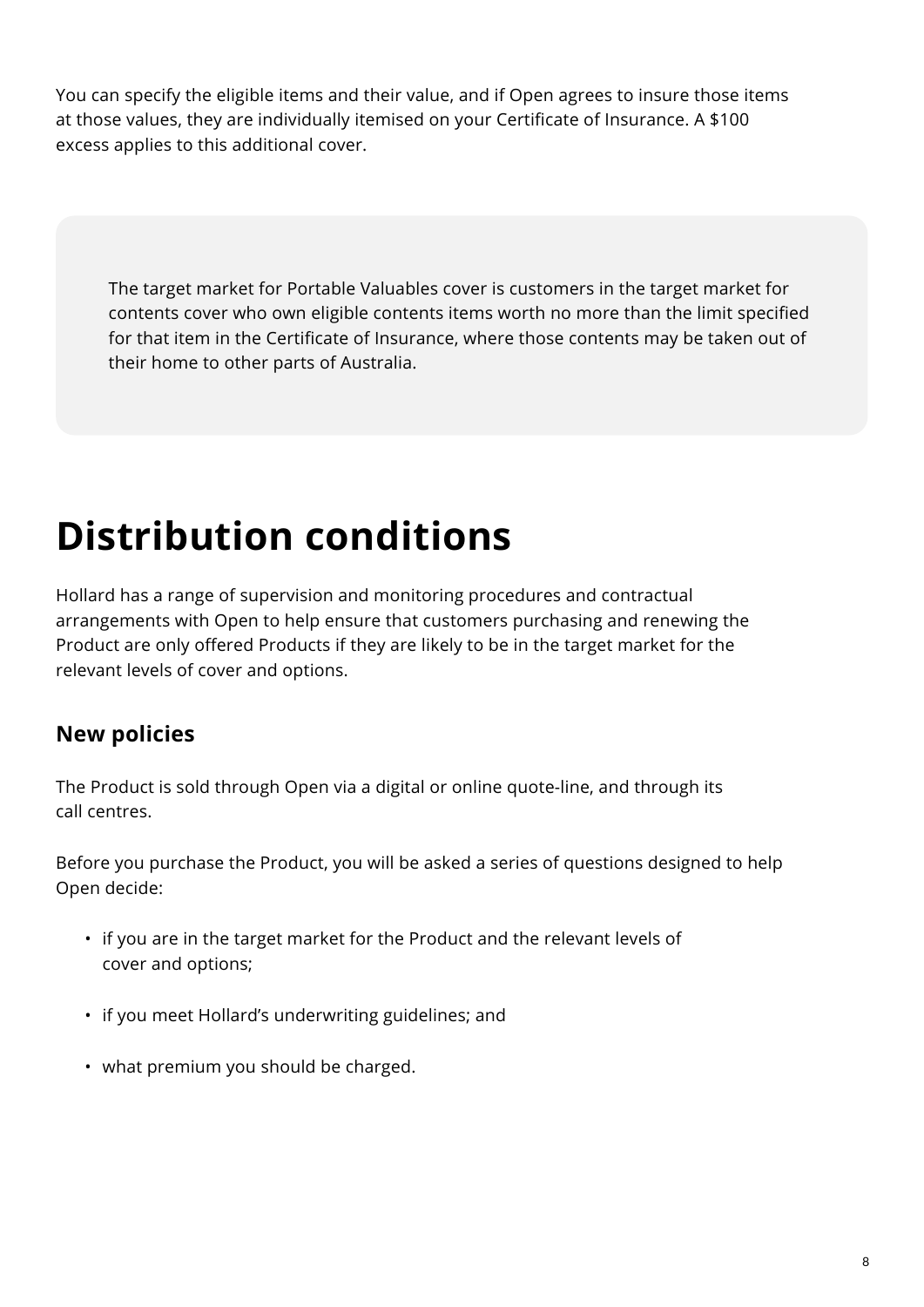#### **Renewals**

Before a policy expires, Open will consider:

- the information you previously provided to Open;
- how long it has been since that information was provided or updated; and
- other potential changes.

Based on this information, Open will consider whether it is likely that you are in the target market for your current level of cover, whether you will be offered renewal, and if so whether an offer to renew at the same level of cover or a different level of cover is made. In making this determination, regard to the likely impact on customers of offering cover to customers who are not in the target market and of other various alternatives will be given.

Open will then contact you to confirm the information held that is relevant to assessing whether you are in the target market, offer to renew your policy (or notify you that renewal will not be offered), and ask you to contact Open if there are any changes or questions. If Open determines that you are not likely to be in the target market for your current level of cover, or if Open offer a different level of cover on renewal, or if Open decline to renew, this will be explained clearly and prominently.

If, having been sent the renewal communication, you contact Open with any changes or instructions, accept the renewal offer and/or allow a renewal to proceed on the terms offered, this will be taken into account in determining whether you are likely to be in the target market.

## **TMD Reviews**

Hollard will review this TMD regularly to make sure it remains appropriate. The first review will be within 12 months of the date it is prepared, and then within 3 years of completion of the previous review thereafter.

As well as Hollard's regular reviews, additional reviews may be triggered if Hollard determines that there has been an event or circumstance that reasonably suggests that this TMD needs to change. This would be the case if it is no longer reasonable to conclude that:

- if the Product is issued to a customer in accordance with the distribution conditions, it would be likely that the customer is in the target market; or
- the Product is likely to be suitable for customers in the target market.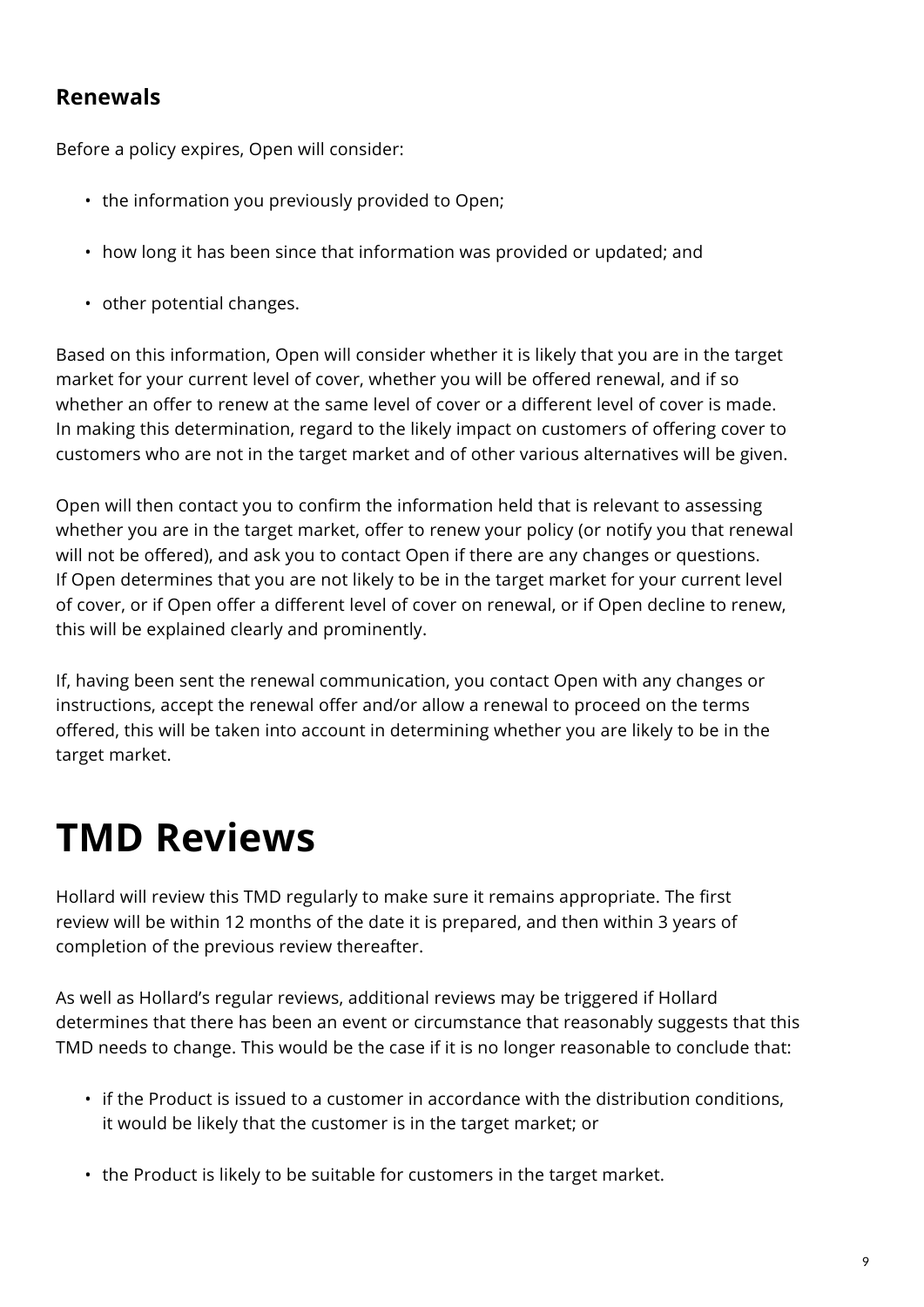Review triggers could be identified from:

- changes to the Product terms;
- compliance incidents and internal audit findings;
- information received from and/or in relation to distributors (see below);
- changes to Hollard's underwriting guidelines, pricing, or reinsurance requirements; and
- feedback and policy from ASIC, AFCA, Code Governance Committee and/or other relevant bodies.

Hollard takes reasonable steps to monitor relevant information (including the information referenced above) and other metrics to assess if our TMD needs to be reviewed and reassessed.